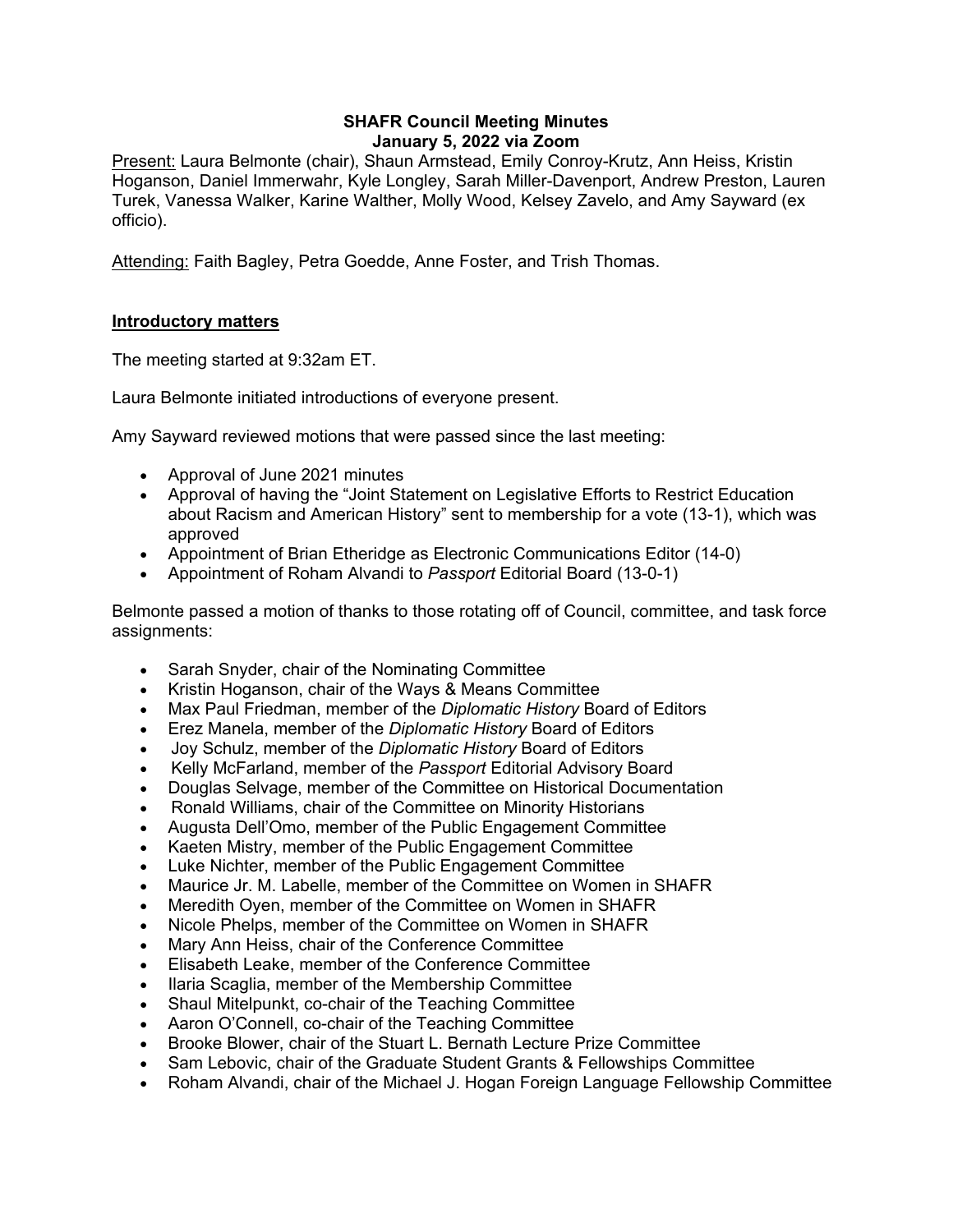- Heather Dichter, interim member of the Michael J. Hogan Foreign Language Fellowship **Committee**
- Joseph Eaton, chair of the William Appleman Williams Junior Faculty Research Grants **Committee**
- Melani McAlister, chair of the Development Committee

# **Financial matters**

Sayward reviewed the end-of-fiscal-year financial reports. The fiscal year runs from November 1 to October 31. SHAFR had a healthy surplus at the end of this year, one that may or may not persist, due to a payment over and above scheduled royalties from Oxford University Press and lower expenses for the on-line conference. As a result, no money was withdrawn from the endowment this past fiscal year.

Andrew Preston reviewed recommendations from the Ways and Means Committee. Future expenditures on the long-term projections report were projected based on a 2% inflation rate, which may not be accurate. The committee also recommended to raise the cost of a life membership to \$1500, which is higher than the \$1400 rate suggested by the Membership Committee, a "round" number, and equal to 25 years at the current regular rate of \$60. The motion from the Ways & Means Committee was approved unanimously.

Council reviewed the Development Committee's report. Sayward responded that she was trying to figure out how to streamline the donation process as part of renewal, which is currently a twostep process. Donations will also be solicited during the conference registration process. Kristin Hoganson recommended that SHAFR continue to reach out to life members for donations, especially since they do not receive the same renewal communications.

## **Conference matters**

Emily Conroy-Krutz and Daniel Immerwahr presented their report as Program Committee cochairs. The 2022 SHAFR Conference will have both virtual and in-person components, and following the conference, Council will likely need to have a larger discussion about the role of virtual components in future meetings, which seem important to the membership. Both components are separated out in terms of both time and format, with the goal of encouraging more engagement and less attrition. Sayward added that having the virtual platform, Pheedloop, in place allows for a lot of flexibility in case the in-person conference needs to be canceled due to pandemic or hurricane. That flexibility is also increased by having a campus conference rather than a hotel conference, which includes far easier cancelation terms.

Sayward reviewed the proposal for registration rates that she had drafted, which was based primarily on the income figure in the budget. The in-person rate includes registration for the virtual component and was the higher rate. However, the Ways & Means Committee suggested a significantly higher rate for the virtual component, which would reflect the value of the virtual conference, would better reflect the degree to which Council is subsidizing this portion of the conference, and would reduce the possibility that virtual components could erode hotel-roomnights in the future. Additionally, a higher rate would bring SHAFR closer to the rates of similarly situated organizations. As a result, the Ways & Means Committee had suggested that the early-bird virtual conference rate could start at \$30 or perhaps even a higher rate and still be accessible to members. Council discussion emphasized that there needed to be a discounted rate for lower-income categories either way. Additionally, some argued that the virtual conference potentially has less to offer to graduate students, as there are some things they are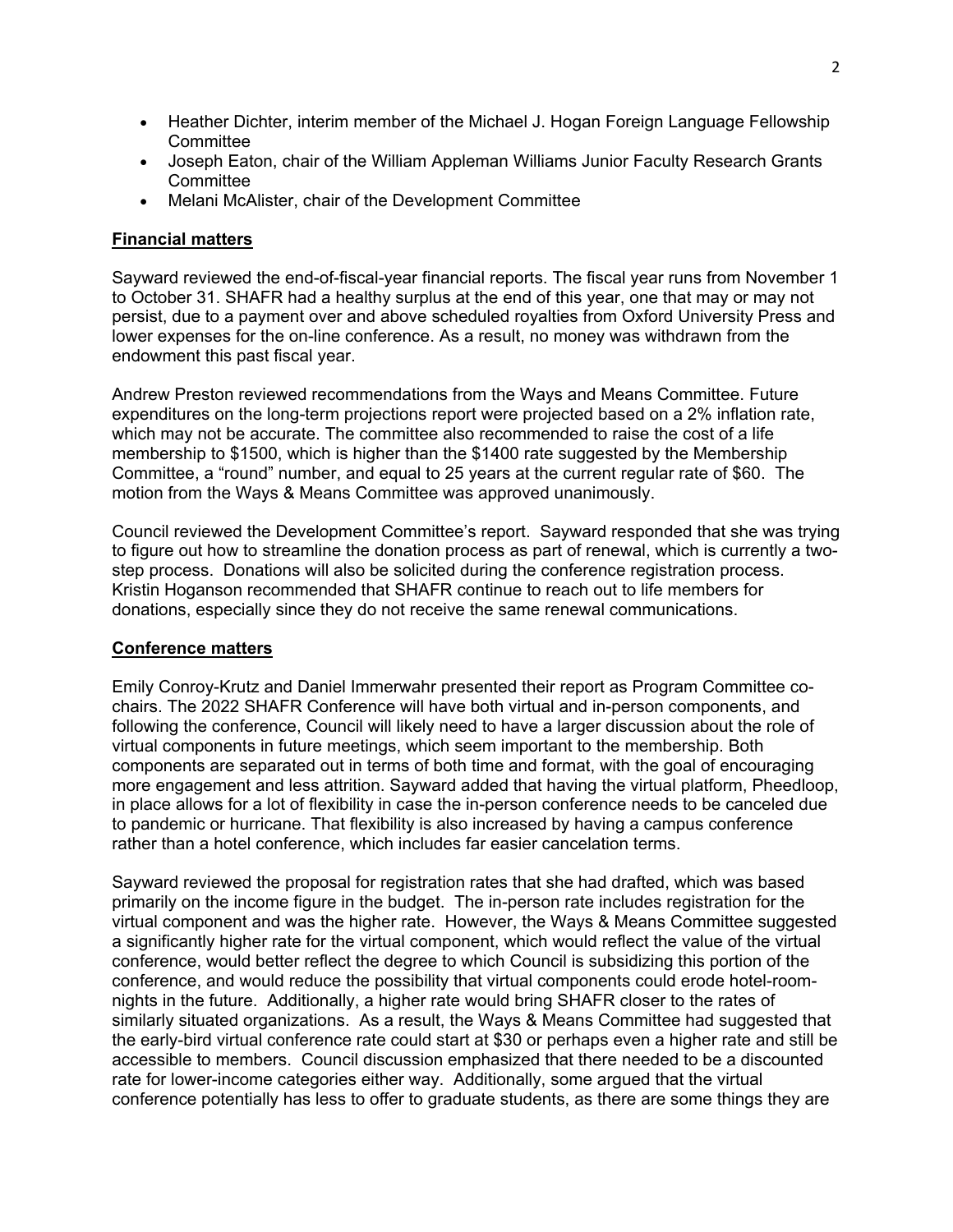just not getting in this format. Having a low or free registration rate allows others an easy way to see what SHAFR is like. Immerwahr clarified that there will be significant parts of the program delivered in the virtual format, including plenaries, state-of-the-field roundtables, and lightning rounds for presenting in-process research.

Kyle Longley made a motion for a \$50 regular virtual rate with \$10 rate for grad students. Belmonte suggested adding first time attendees and contingent faculty to the \$10 rate and Longley agreed. Molly Wood seconded the motion, which passed 11-3-0. Karine Walther then made a motion to add a \$30 early-bird virtual registration fee, Conroy Krutz seconded, and the motion passed unanimously.

Sayward discussed the hotel bloc for the 2022 Conference in New Orleans. We will have half of the typical room block, using the same hotel that we had previously booked for the 2020 conference (where we still have a \$14,000 deposit on account). SHAFR will also have a space in a hotel with continental breakfast as people to wait for the shuttle busses to the Tulane campus. We will also have dormitory rooms available on the Tulane campus. She and Belmonte will be visiting the campus during the AHA meeting, accompanied by Lindsey Harris, our on-site conference assistant.

Sayward discussed the current Conference Coordinator search. Amanda Bundy has stepped down due to other professional responsibilities, but have established a search committee and have distributed the post. The deadline for applications is the end of January with the hope of having the person start March 1. Bundy will work through that date, and Paige Mitchell will continue to manage the online portion of the conference.

Hoganson raised the question about where we were in the process of transitioning the Toronto conference to a campus model, and Sayward stated that this is still an on-going discussion without firm plans at this point.

#### **Membership matters**

Walther highlighted the CCRT (Code of Conduct Reporting Team) report, thanking the Ways & Means Committee for its positive recommendation on providing the graduate student members of the team with a per diem and reimbursement of travel expenses. She suggested that the CCRT have staggered terms like the other committees for continuity sake. There was some discussion about when those terms should end, with January emerging as the preference so that established members will be available for SHAFR's AHA events, new members can be trained before the June conference, and the team will have sufficient time to write its report and wind up its business after the June meeting. Walther asked about updates for the Sanctions and Appeals Committee; there being none, Sayward said that she would follow up on those before the next meeting.

The motion from the Ways & Means Committee to provide CCRT graduate students with financial support to attend the conference was approved unanimously (14-0-0).

### **Publication matters**

Anne Foster and Petra Goedde, editors of *Diplomatic History*, joined the meeting to discuss their report. The pandemic has not so far slowed things down. Submissions are good for now, but they will keep an eye on the long term. There has been an increase in the number of submissions from men and senior scholars, but they were concerned to see a decline in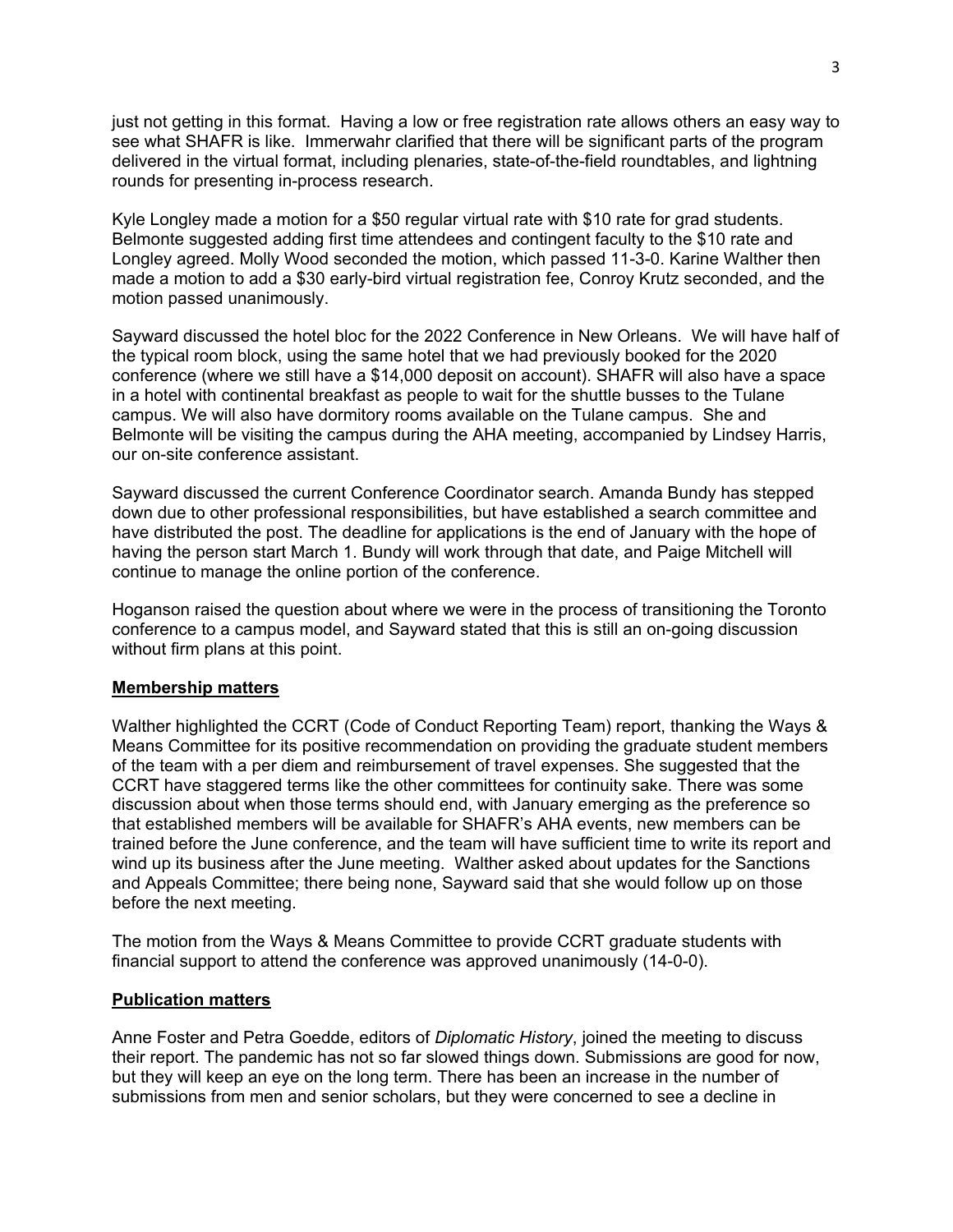submissions from junior scholars. They elaborated on their work on their concept series, which will have a mix of junior and senior scholars. They also expressed some concern that the typesetting done in India experienced initial disruption from COVID, but this situation has evolved and deepened, with new errors being introduced throughout the type-setting process. Not necessarily an OUP or DH issue, but with the production company.

Trish Thomas, Oxford University Press editor emeritus, joined meeting, reviewing the report provided to SHAFR. In relation to the production company issues mentioned by the editors, she stated that other journals are having similar difficulties, that Oxford should do better, and that this is not something that should happen. Thomas highlighted that usage of Diplomatic History was higher than last year, with an average of 6,900 reads per month. She contrasted the list of "Top 10 articles" with the impact factor to highlight that the factor does not account well for the long shelf-life of historical journals. JSTOR is another route for DH content, but it has a fiveyear moving pay-wall; EBSCO has a one-year moving pay-wall. Thomas highlighted the good promotion of special virtual issue. She concluded by stating that Brian Giblin will be the new short-term contact for editorial issues related to DH until a permanent appointment can be made.

Sayward asked a question about missing issues of *Diplomatic History* and securing back issues for those who have not received those issues. Thomas suggested the best route for resolving such issues. In further discussion around production challenges, it was suggested that OUP should perhaps consider qualitative measures such as this—in addition to the quantitative measure of meeting deadlines, since these errors have resulted in more time-consuming review of type-set materials by both authors and the editorial staff. The discussion ended with a quick review of the UKRI open-access update provided by Thomas and with Longley stating that his task force is keeping an eye on these issues. After this, Thomas, Foster, and Goedde left the meeting.

Council then reviewed the report from Alan McPherson, editor of *The SHAFR Guide*. The updated version of the Guide will be completed before the June conference, and with that, SHAFR has met all of its contractual obligations to Brill. Sayward stated that Council members will need to think about whether they want to continue with Brill and whether there will be a fourth edition of the Guide.

Sayward stated that she is urging the Web Committee to put together a call for proposals for the new website platform, which needs to be in place by November. The committee chair has promised a report shortly after the meeting, which would be distributed via email.

#### **Membership matters (continued)**

Council returned to the membership matters listed on the agenda. In June, Council had talked about revising the Williams award, recognizing that members within six years of the Ph.D. may not be faculty. As a result, Council had suggested broadening the language, and the William Appleman Williams Junior Faculty Research Award Committee had suggested the language be simplified to "members" within six years of the Ph.D. It was also suggested that title be shifted to "Emerging Scholars" rather than "Junior Faculty." The motion from the Williams Award Committee was approved unanimously (14-0-0).

Council then turned to the report of the Task Force on Internationalisation. Council discussion highlighted that there may be some need to create accommodation for members from countries experiencing extreme financial hardship. In terms of the suggestion of surveying all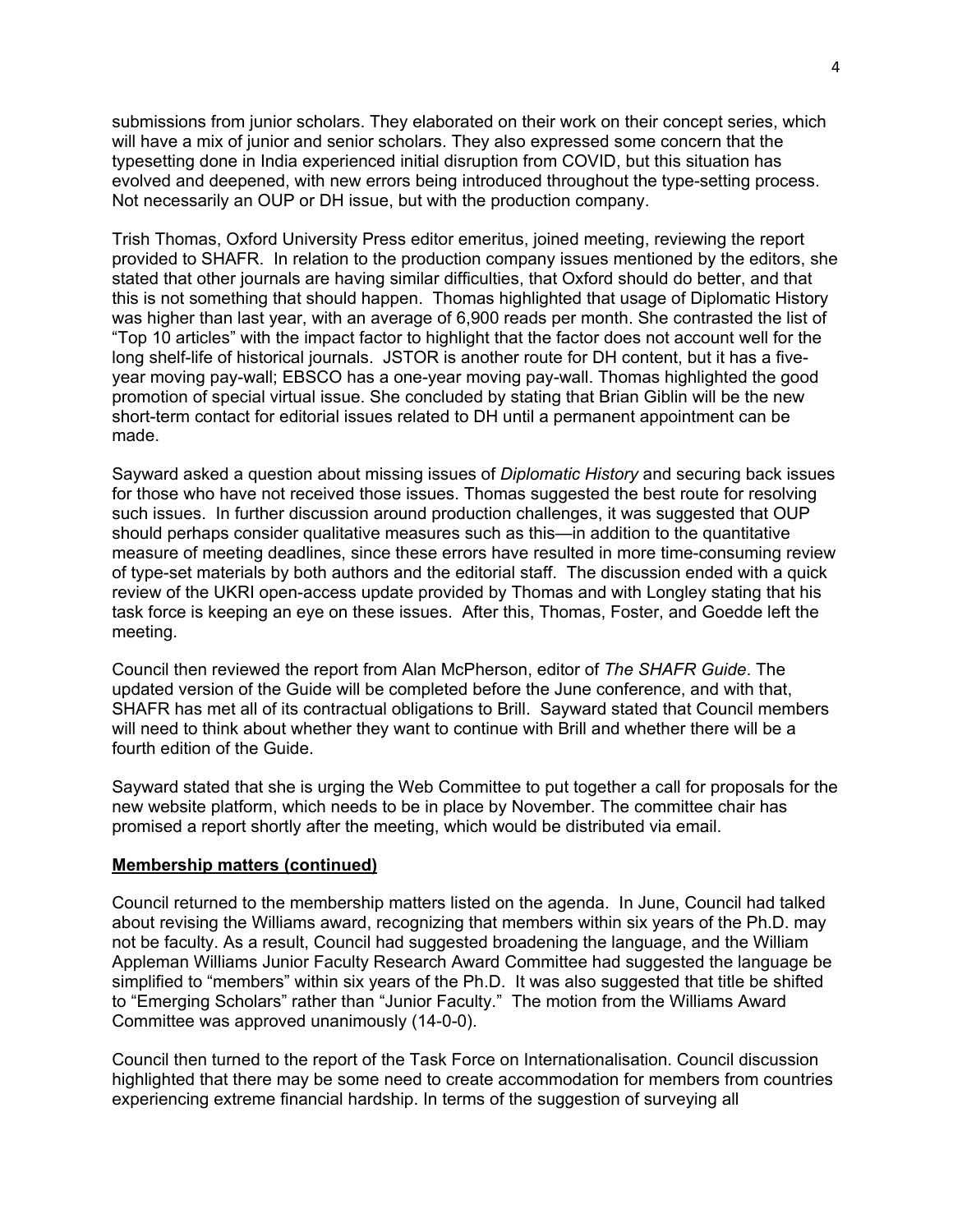"international" members of SHAFR, Preston suggested that it be based on non-U.S. scholars, as other criteria is not readily available in the information that SHAFR collects.

The Task Force on Internationalisation motion that the Program Committee should include at least one international scholar was approved unanimously (14-0-0). The recommendation from the task force that all future SHAFR conferences should include virtual components raised a number of questions. It was suggested that Council might want to have the task force draft a more specific proposal, but there was also the indication that some vagueness might better allow flexibility for the future. Finally, since this decision has financial implications, it was decided that Council was not ready to vote on this motion.

The committee formerly known as the Committee on Minority Historians requested a change of name to the Committee on Access, Representation, and Equity, using the acronym CARE. Council voted unanimously in favor of this motion from the committee (14-0-0). There was a short discussion about the possibility of having some type of "town hall" that would be hosted by CARE, the Committee on Women in SHAFR, the CCRT, and the Task Force on the Jobs Crisis.

Shaun Armstead provided an oral report from Graduate Student Committee that focused on its on-going efforts related to the mentorship program.

### **Personnel matters**

Council discussed the recommendations from the new Electronic Communications Editor, Brian Etheridge, for his editorial board appointments. Sayward stated that the first two recommendations were meant to focus on two SHAFR members who have played a sustained role in promoting SHAFR's public engagement efforts, Kimber Quinney and Kelly McFarland. These appointments are not meant to establish a two-person board but to establish a foundation for future growth, especially with the Web Committee's membership all expiring with the completion of the website transition later this year. Council voted unanimously in favor of these two recommendations for appointments to the Electronic Communications Editorial Board (14-0- 0).

Council then discussed a pay increase for SHAFR's IT Director, George Fujii. The Ways & Means Committee moved for a \$1,000 addition to his base pay as a recognition of increasing inflation as well as the excellent job that Fujii does in serving the SHAFR community. This motion was approved unanimously (13-0-0).

Council then discussed the renewal of the *Passport* editor's term, which was requested by Andrew Johns, who was selected on the basis of a national search just over four years ago. Sayward noted that this would follow the pattern established for the editors of *Diplomatic History* and for the executive director. Preston made a motion to reappoint Johns for an additional fiveyear term, but in subsequent discussion it was suggested that in these other two cases that there was a formal review process that preceded the renewal and that this was practice that should also be followed. Molly Wood asked what would be involved in such an evaluation, and Preston suggested modeling it on the immediately past process for recommending renewal of the executive director—the current president would chair a performance review committee along with the other past presidents serving on Council, and Johns would be asked to draft a 1-2 page self-evaluation and would meet with the committee. Then, the committee would make a recommendation to Council on renewing the contract. Council requested a draft of this procedure be circulated to Council and that Council members could also forward their input to the committee. The motion to renew was therefore tabled for further clarification of the process.